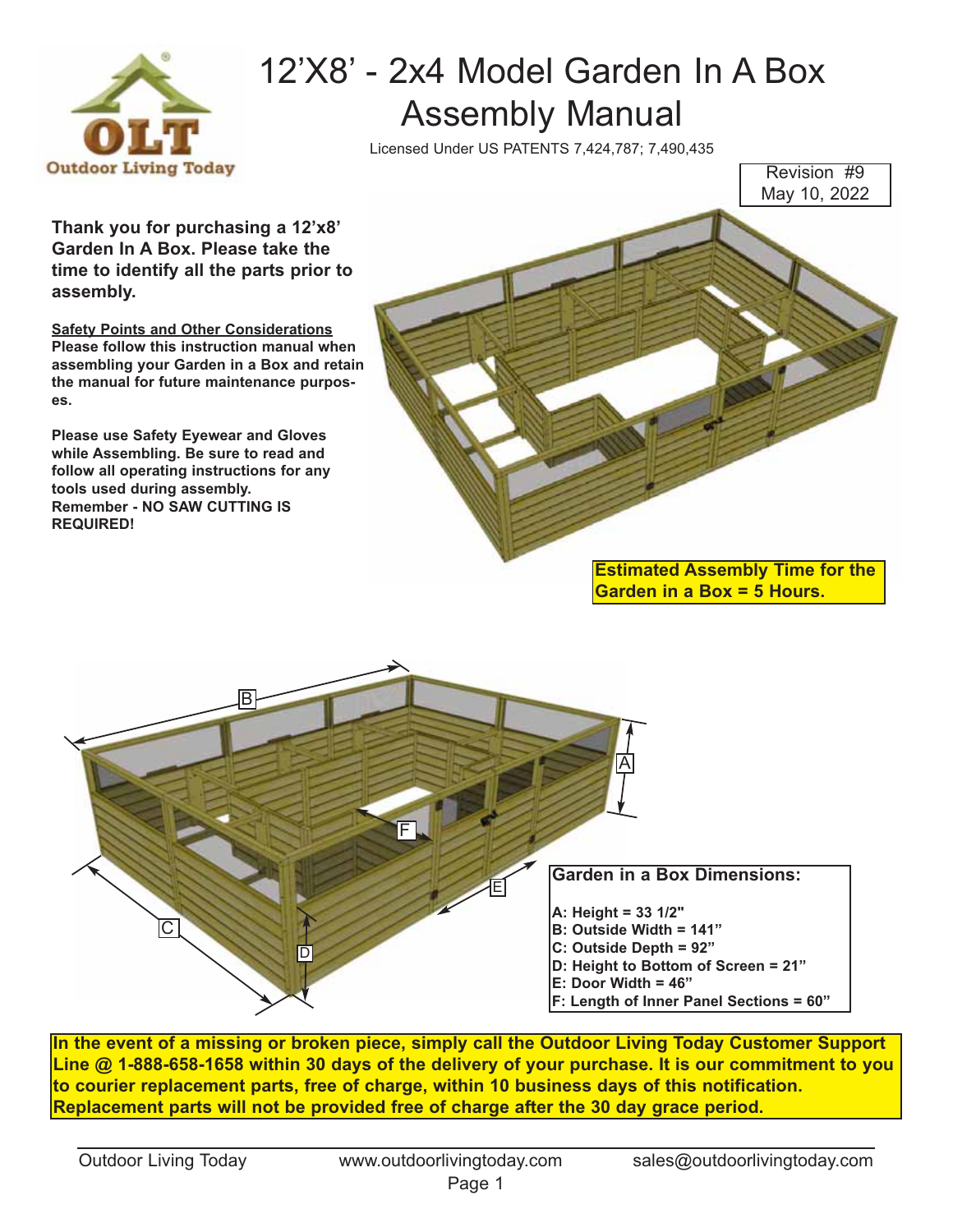# **Exploded View & Parts List for 12'x8' Garden In A Box**<br>Explo

| <b>Panel Section</b> |                                            |  |
|----------------------|--------------------------------------------|--|
|                      | <b>Part A</b> 9 - Side/Rear Panels         |  |
|                      | 46" wide x 33 1/2" high                    |  |
|                      | Part C 2 - Door Panels                     |  |
|                      | 22 3/4" wide x 31 1/2" high                |  |
|                      | <b>Part D1</b> 2 - Interior Panels (Rear)  |  |
|                      | 41 1/2" wide x 21" high                    |  |
|                      | <b>Part D2</b> 2 - Interior Panels (Sides) |  |
|                      | 32 1/8" wide x 21" high                    |  |
|                      | <b>Part D3</b> 2 - Interior Panels (Front) |  |
|                      | 26 3/8" wide x 21" high                    |  |
|                      | Part D4 2 - Interior Panels (Narrow)       |  |
|                      | 18 1/2" wide x 21" high                    |  |
| <b>Rib Section</b>   |                                            |  |
| <u>Part F</u>        | 10 - Bed Rib Connecting Plates             |  |
|                      | 1 1/16" thick x 5 1/2" wide x 20" high     |  |
|                      | Part G 10 - Bed Rib Frames (Sides)         |  |
|                      | 1 1/2" thick x 1 1/2" wide x 25 3/8" long  |  |
| <u>Part I</u>        | 1 - Door Threshold (Not Shown)             |  |
|                      | $3/4$ " thick x 3 $1/2$ " wide x 46" long  |  |





Safety Glasses Work Gloves **Safety Equipment Required (Not Provided) To prevent soil seepage and extend the life of your garden bed, we recommend you line the inner walls with landscape fabric or plastic sheeting (not provided) before filling with soil.** Toll Free 1-888-658-1658 www.outdoorlivingtoday.com sales@outdoorlivingtoday.com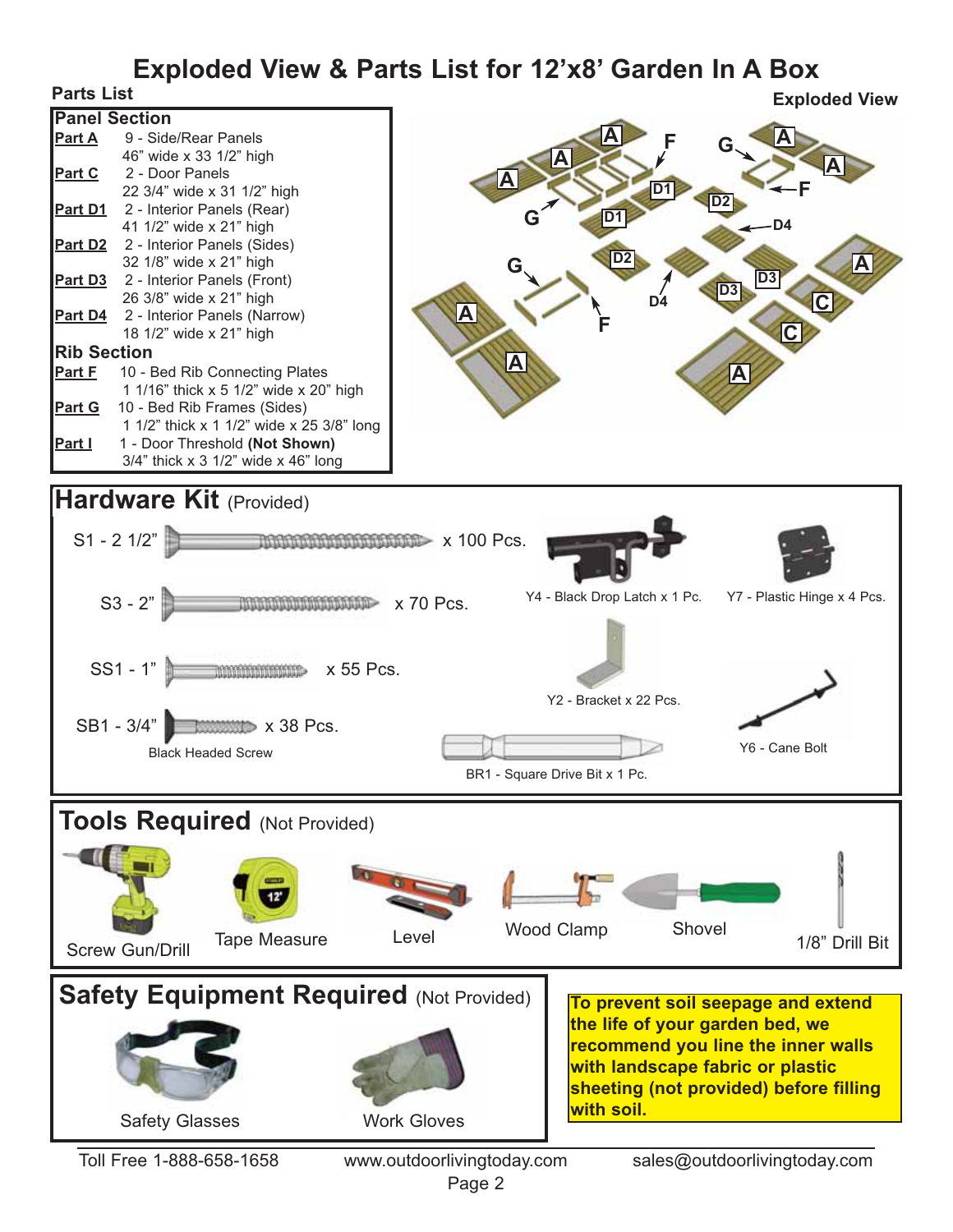### **Important Information For Homeowner**

#### **Selecting A Location - Garden Setting Or Patio**

Walk around your property and make notes of the following:

- Sunny spots.
- Slope of the land.
- Light blocking trees and high buildings.

Don't hide your Garden away in a dark corner.

Ensure you have easy access to it.

Place your Garden on a level piece of land with good drainage. Take into account existing paths and utilities such as electricity and water.

Having a water supply at hand avoids carrying heavy watering cans from the tap to the garden bed.

#### **Preparing The Ground For A Garden Setting**

Level ground beneath the raised bed prior to assembly. Your new Garden will be open on the bottom which enables plant roots to access soil nutrients below ground level. If there are gophers or moles in the garden



area, lay hardware cloth, rocks or bricks (not included) on the floor of the unit, before adding soil.

Lay down a sand perimeter base for the Garden Frames to sit on if possible. Sand offers excellent drainage and will make it easier to level bed frames.

The Garden can also be located on almost any flat surface - sand, pebbles/gravel, concrete or asphalt. Preparing the soil and the sand base beneath the Garden will not be necessary. Consider lining the Garden with landscape fabric to prevent soil from seeping out. Twenty inches of soil should be plenty for most types of vegetables and flowers. Please check growing instructions for root depths prior to planting.

#### **Once The Garden Is Assembled - Add Soil**

Use a quality soil ideal for growing vegetables, for the top 12 inches (approximately 3 cubic yards or 28 - 32 wheelbarrows). Any soil is suitable for the bottom 8 inches (approximately 1.5 cubic yards). Or, you may fill the bottom 8 inches with gravel, pebbles, rocks or wood chips.

Most 1/2 ton pickup trucks can haul 1 cubic yard of top soil if this is an option for you. Consider having soil delivered as opposed the buying bags by the cubic foot. There are 27 cubic feet in 1 cubic yard.

Fill the Garden to the top of the wood framing (the start of the metal screening). In a few weeks, the soil will settle/drop about 4-6 inches. Top up if necessary.

Add soil within two weeks of planting. Fertilizer may be required. Check with your local garden growing expert before adding any fertilizer!

#### **Arranging & Planting Crops**

Since requirements vary from region to region on how to arrange and plant crops, we recommend researching thoroughly before planting.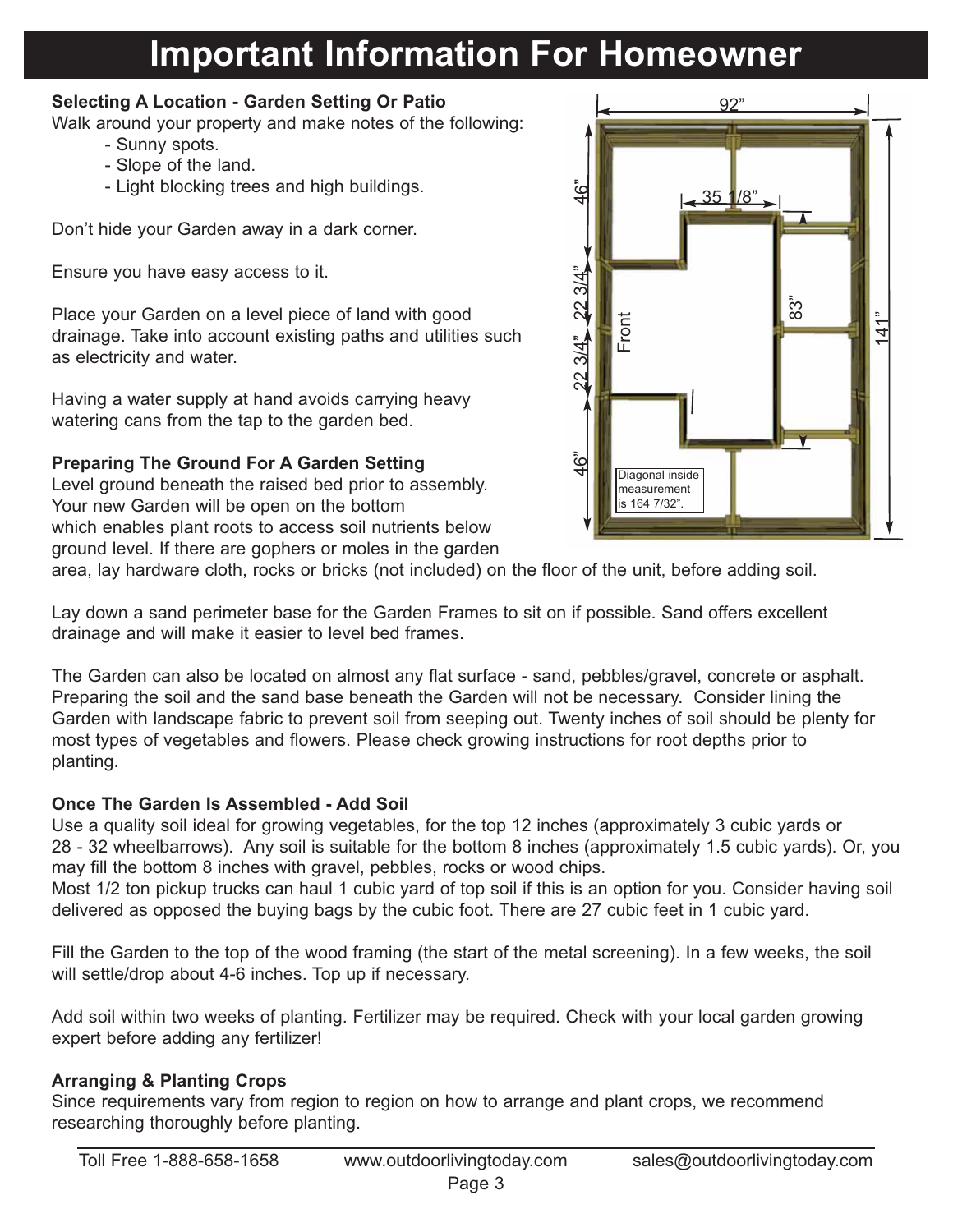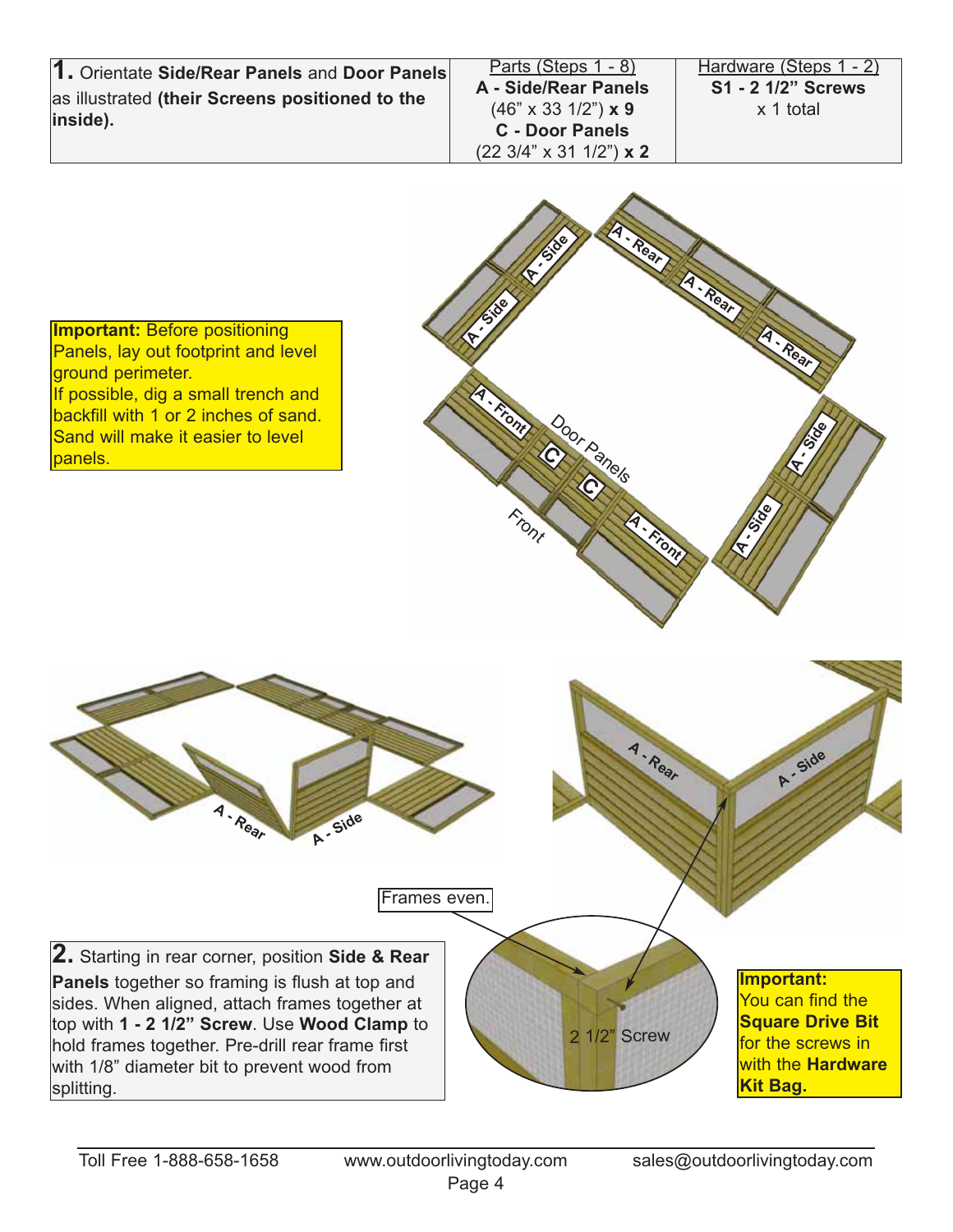

| 3. Attach panels completely together using 4 additional 2 1/2" Screws evenly                                                | Hardware (Steps 3 - 4)          |  |
|-----------------------------------------------------------------------------------------------------------------------------|---------------------------------|--|
| spaced on panel framing. Make sure panels are aligned prior to screwing.<br>Pre-drill first to prevent wood from splitting. | S1 - 2 1/2" Screws<br>x 9 total |  |

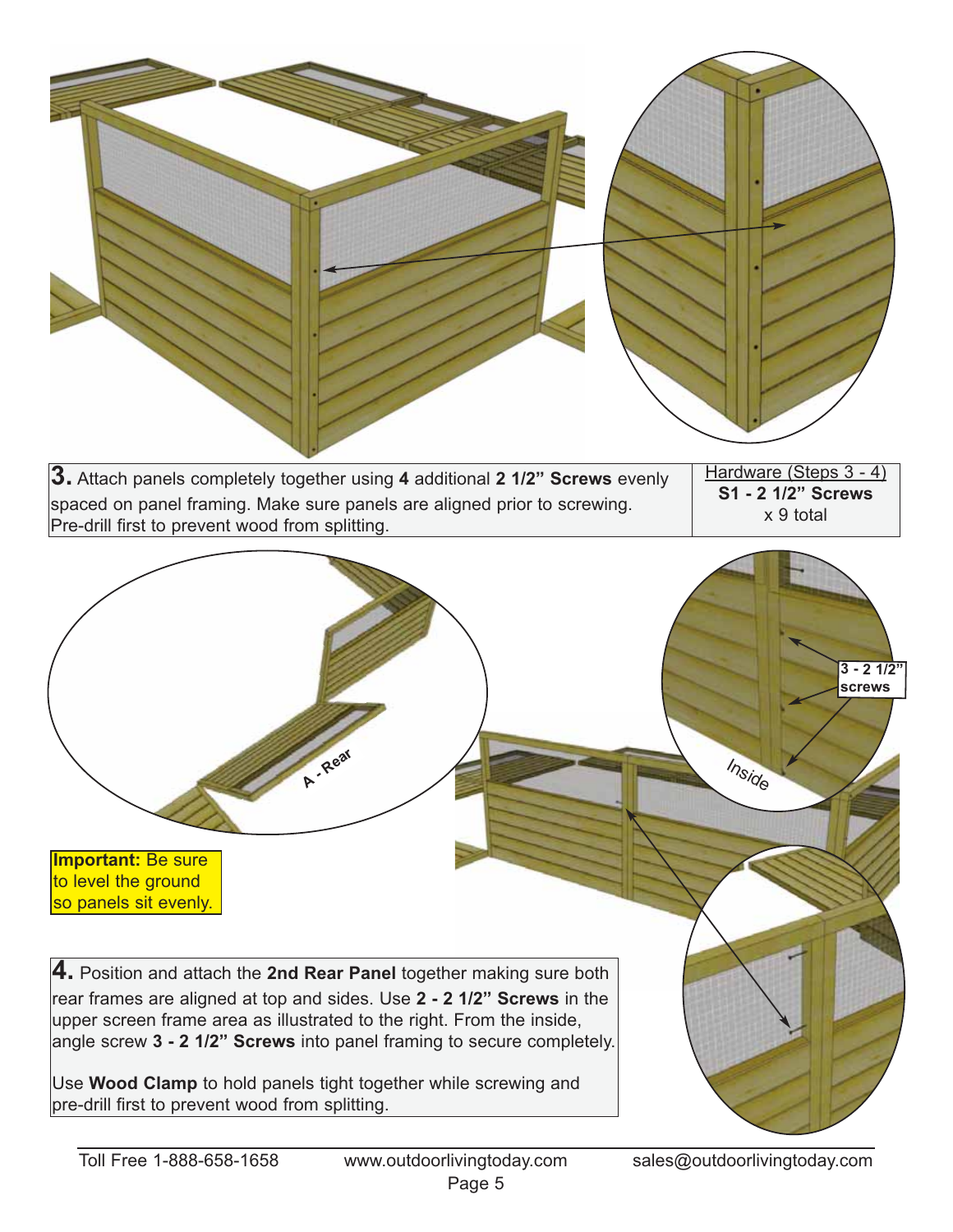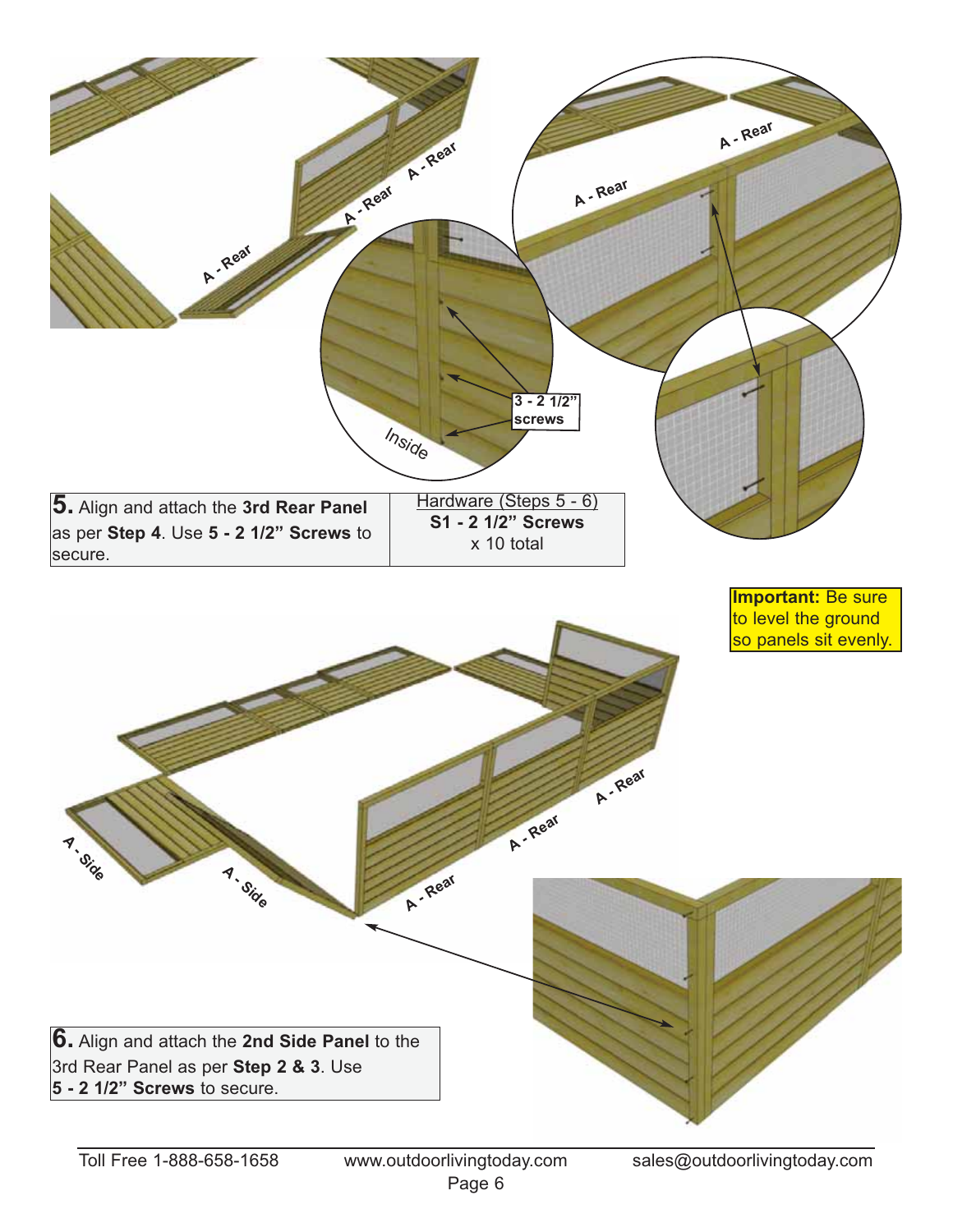

**A - Front 8.** Align and attach the 2 remaining **Front Panels** as per **Steps 2, 3 & 6.** Attach with **5 - 2 1/2" Screws** per panel. **A - Front**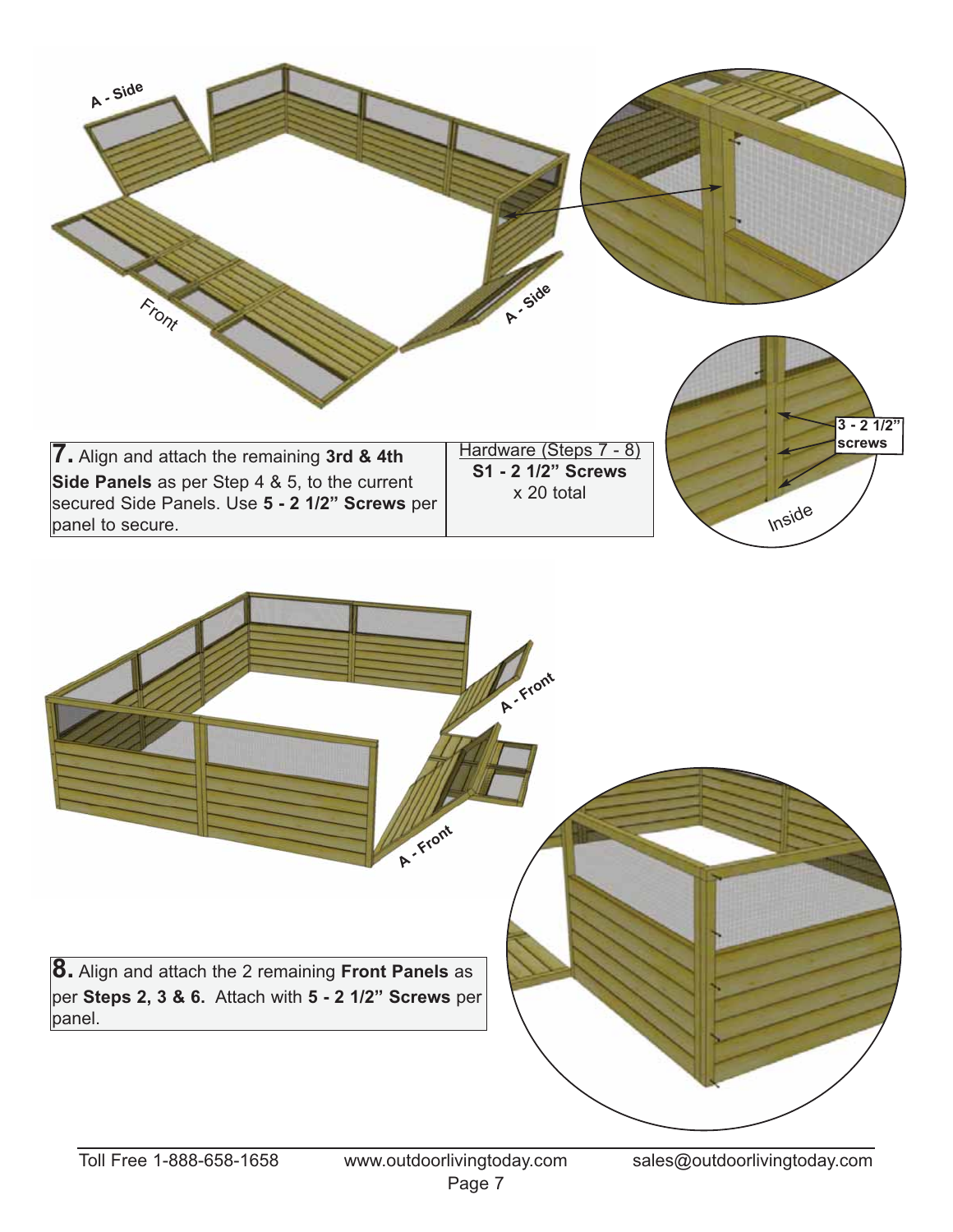

| 9. Locate all 8 Interior Panels. Align frame of the 2        | Parts (Steps 9 - 13)                                         |
|--------------------------------------------------------------|--------------------------------------------------------------|
| <b>Front Interior Panels</b> with the inside of the frame of | <b>D1 - Interior Panels (Rear)</b> (41 $1/2$ " x $21$ ") x 2 |
| the Front Panels from Step 8. Screw from front panel         | D2 - Interior Panels (Sides) (32 1/8" x 21") x 2             |
| framing into interior framing with 3 - 2 1/2" Screws         | D3 - Interior Panels (Front) (26 3/8" x 21") x 2             |
| per board.                                                   | D4 - Interior Panels (Narrow) (18 1/2" x 21") x 2            |
| Hold framings tight together while screwing.                 | Hardware (Steps 9 - 13)<br>S1 - 2 1/2" Screws<br>x 27 total  |

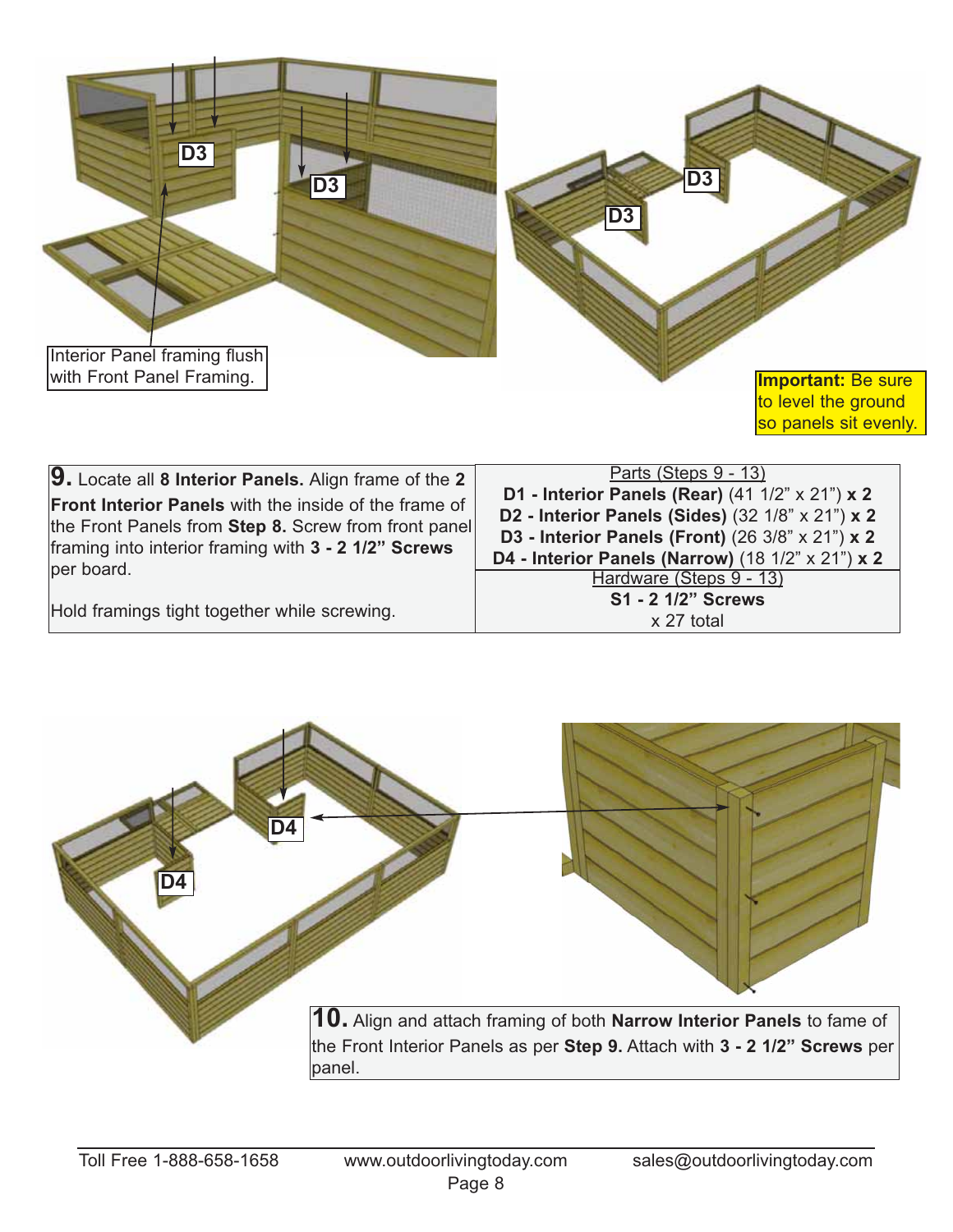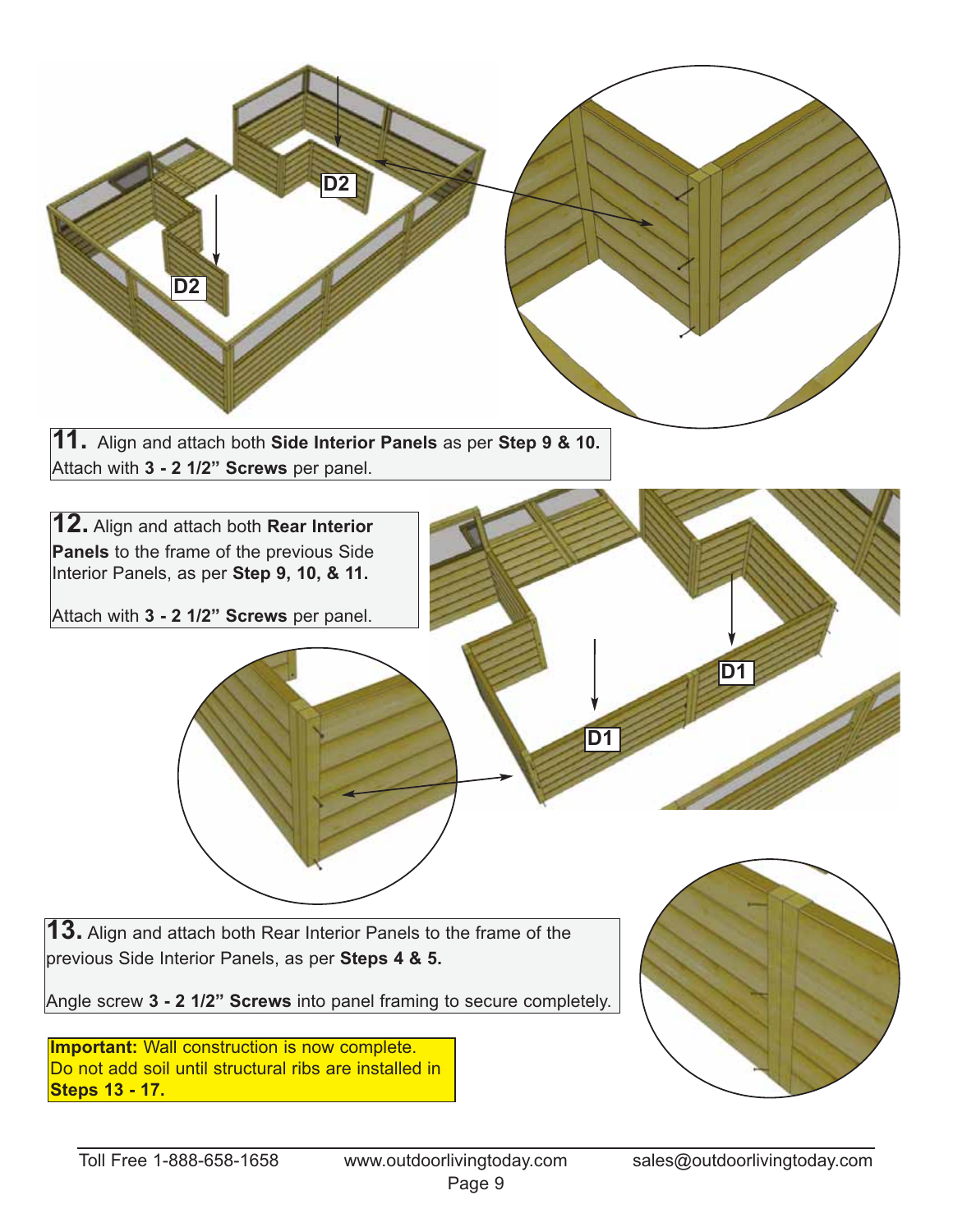



**15.** Locate **"L" Brackets** in hardware kit. Four brackets are required for completion of each rib section with 5 rib sections in total need assembly. Position brackets in each corner and secure with **2 - 1" Screws** per Bracket.

Pre-drill first with 1/8" bit to prevent wood from splitting.

**Complete** 4 Brackets.



**16.** Complete **5** Bed Rib sections.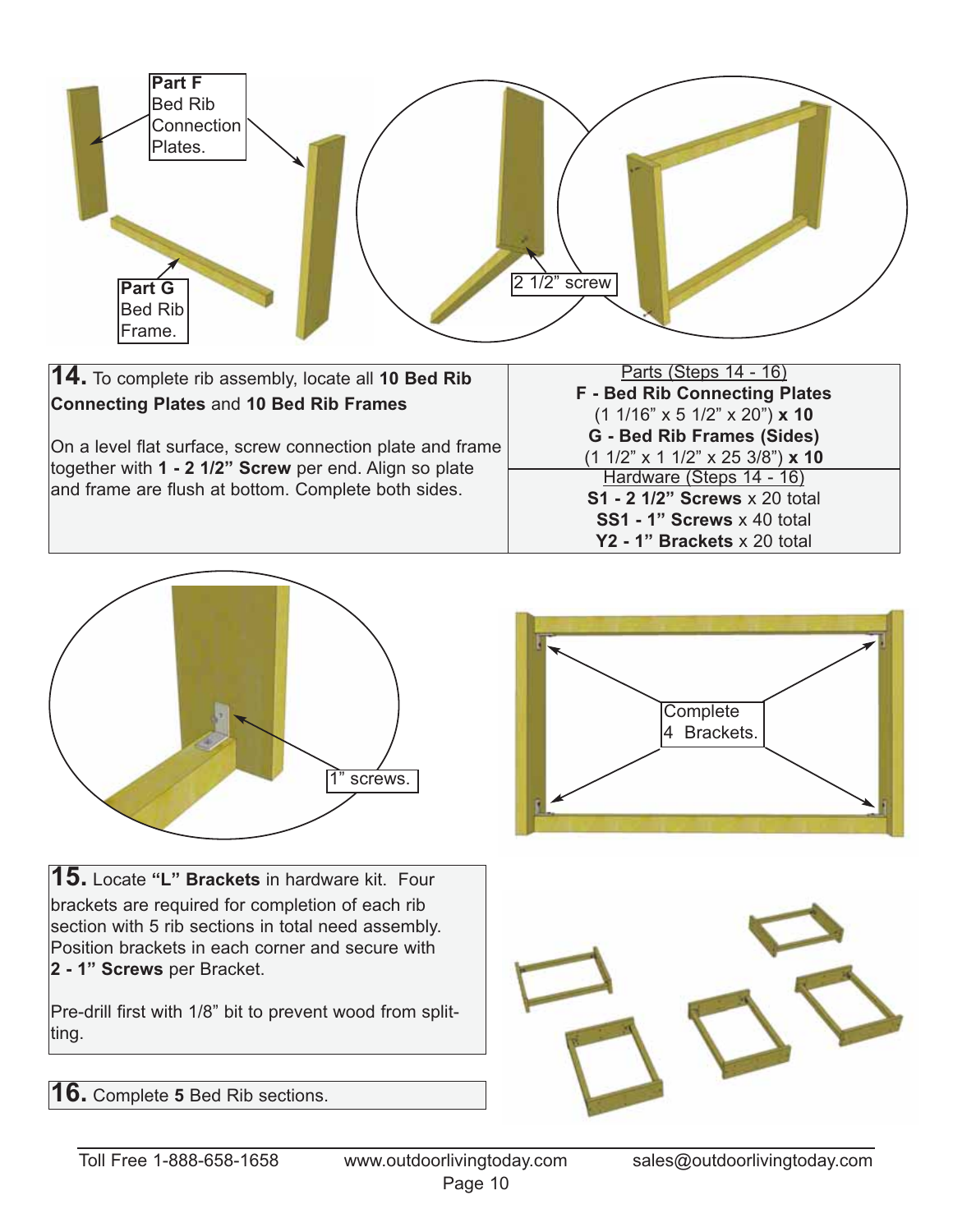

**18.** Complete remaining **<sup>4</sup> Bed Rib Frames,** as per **Step 17.**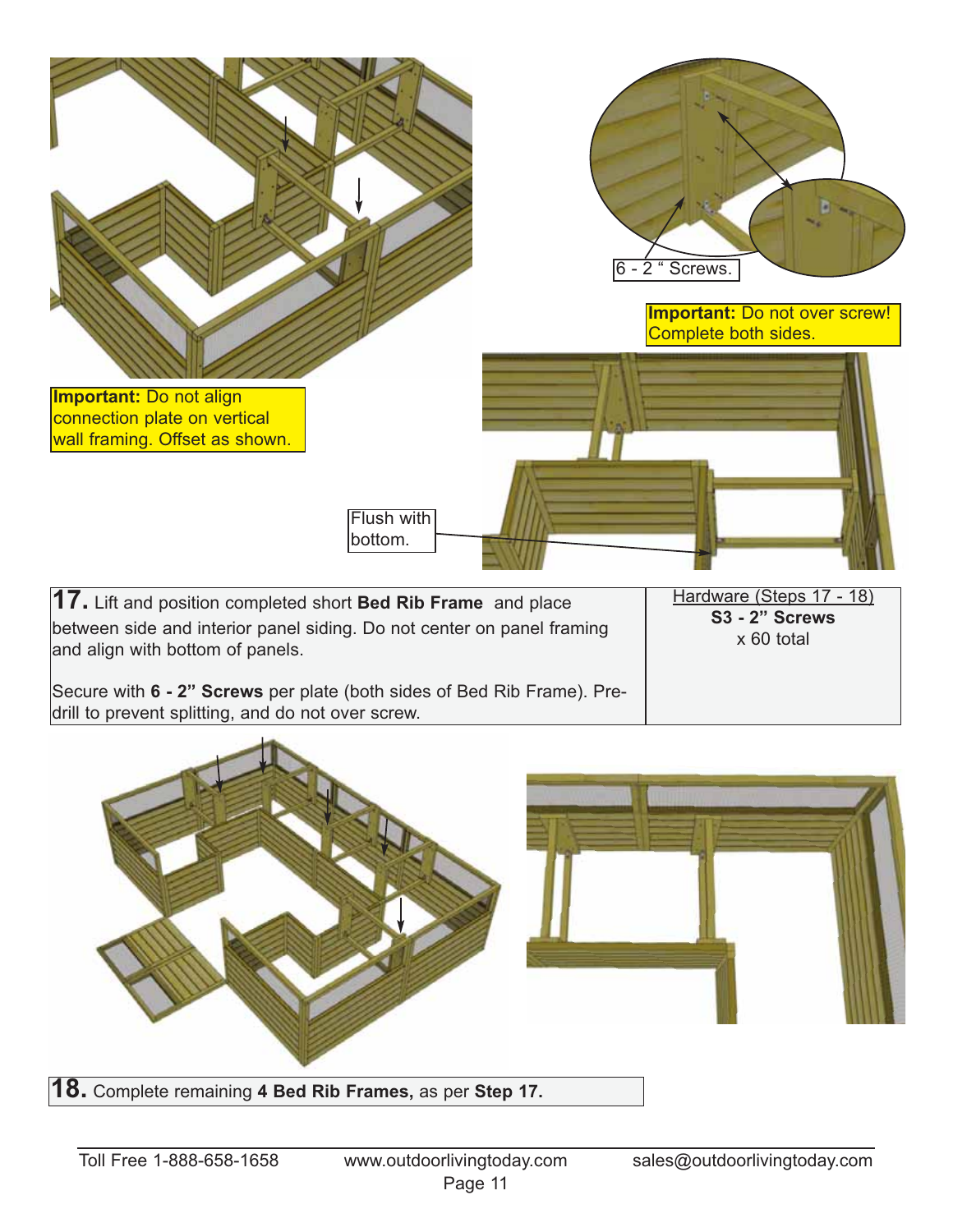



| 20. Attach Cane Bolt to rear of left side Door, such that                                                                | Hardware (Step 20)<br>SB1 - 3/4" Black Headed Screws x 6 Pcs.<br>Y6 - Cane Bolt $x$ 1 Pc. |
|--------------------------------------------------------------------------------------------------------------------------|-------------------------------------------------------------------------------------------|
| its bottom is flush with the bottom of the door when the<br>bolt is in it's upright position. Attach with 2 - 3/4" Black |                                                                                           |
| <b>Headed Screws</b> into each section of cane bolt.                                                                     |                                                                                           |





3/4" Black Headed Screws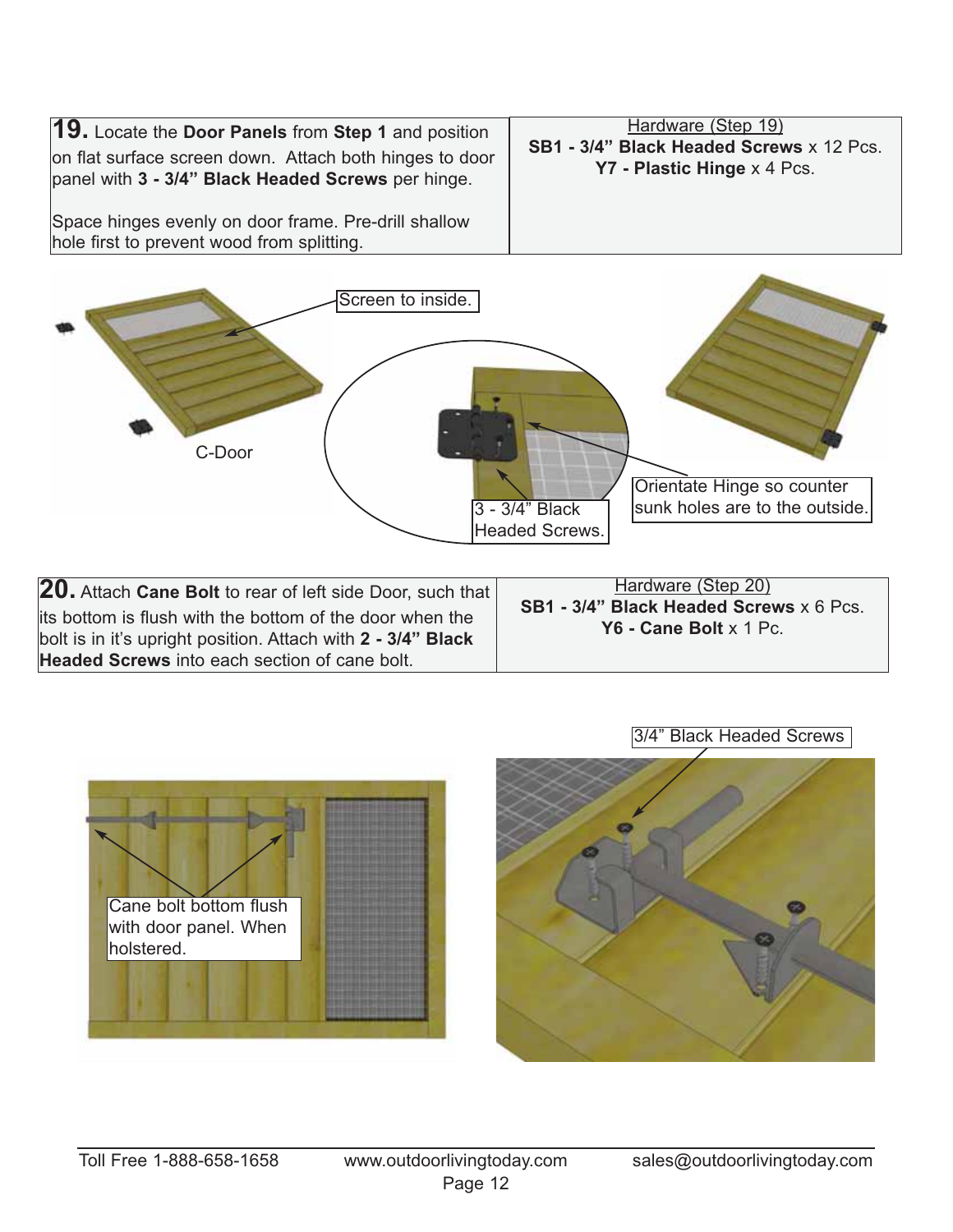| 21. Attach Door Threshold directly below front                                                             | Parts (Step 21)<br>$ I$ - Door Threshold (3/4" x 3 1/2" x 46") x 1 $ $ |
|------------------------------------------------------------------------------------------------------------|------------------------------------------------------------------------|
| doors, flush with front wall framing. Use 4 - 1" Screws<br>and 1 - Brackets per end of the door threshold. | Hardware (Step 21)<br>$SS1 - 1$ " Screws $x \, 8$ Pcs.                 |
|                                                                                                            | Y2 - Bracket x 2 Pcs.                                                  |



**22.** Attach Door to front wall framing with **3 - 3/4" Black Headed Screws** per hinge. Pre-drill shallow hole first to prevent wood from splitting.

Hardware (Steps 22-23) **SB1 - 3/4" Black Headed Screws** x 18 Pcs. **Y4 - Black Drop Latch** x 1 Pc.

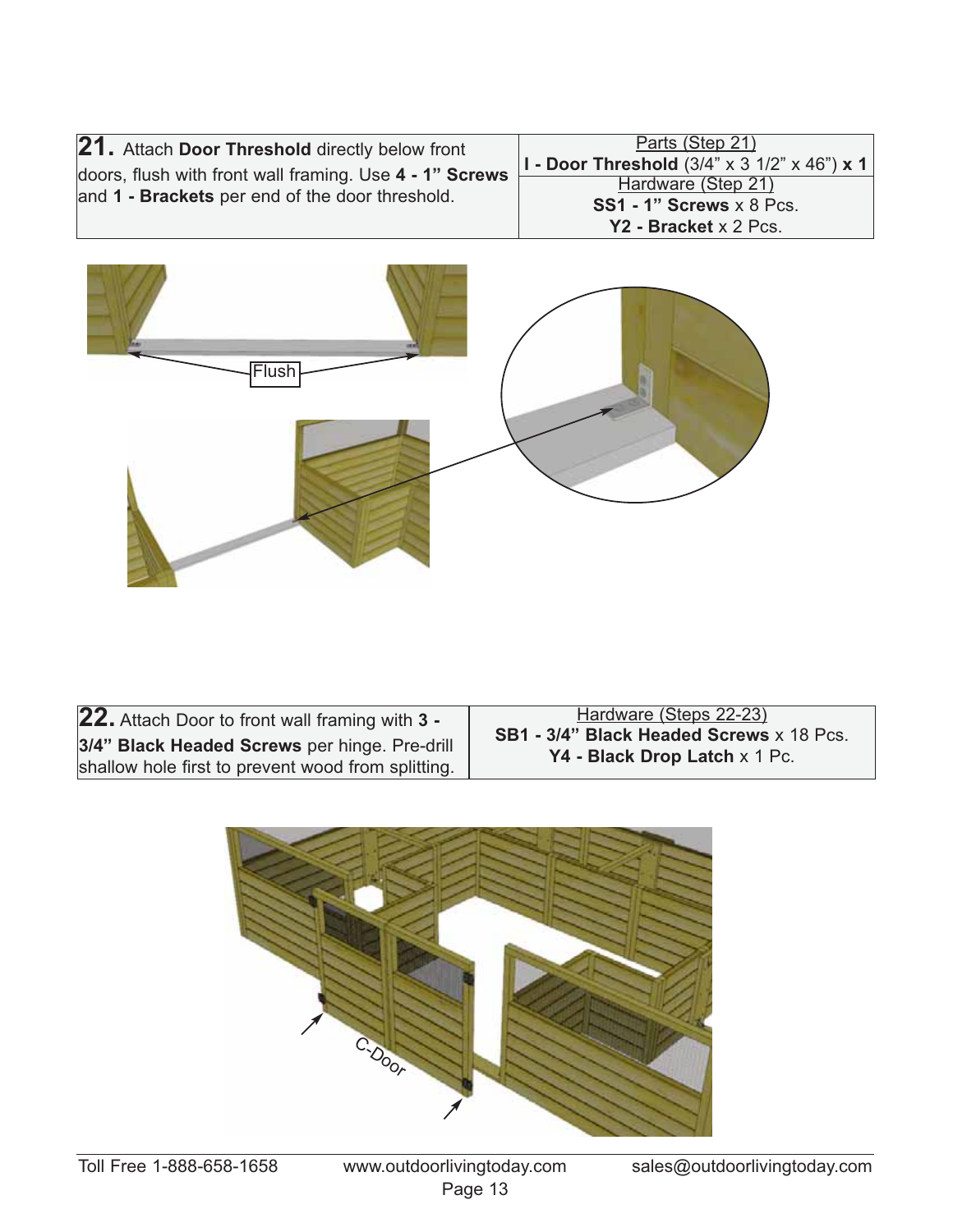**23.** Attach **Black Drop Latch** (male and female pieces) to door and front wall panel frame with **6 - 3/4" Black Headed Screws.** Pre-drill first to prevent wood from splitting. Do a dry run first to confirm fit before attaching.



**24.** Mark the point directly below the center of the **Cane Bolt** on the **Door Threshold** when the doors are closed. Reopen the doors and drill through the Door Threshold at this point using a 7/8" drill bit. Check to ensure the cane bolt fits in this hole when dropped into its downward position.



Page 14

Toll Free 1-888-658-1658 www.outdoorlivingtoday.com sales@outdoorlivingtoday.com